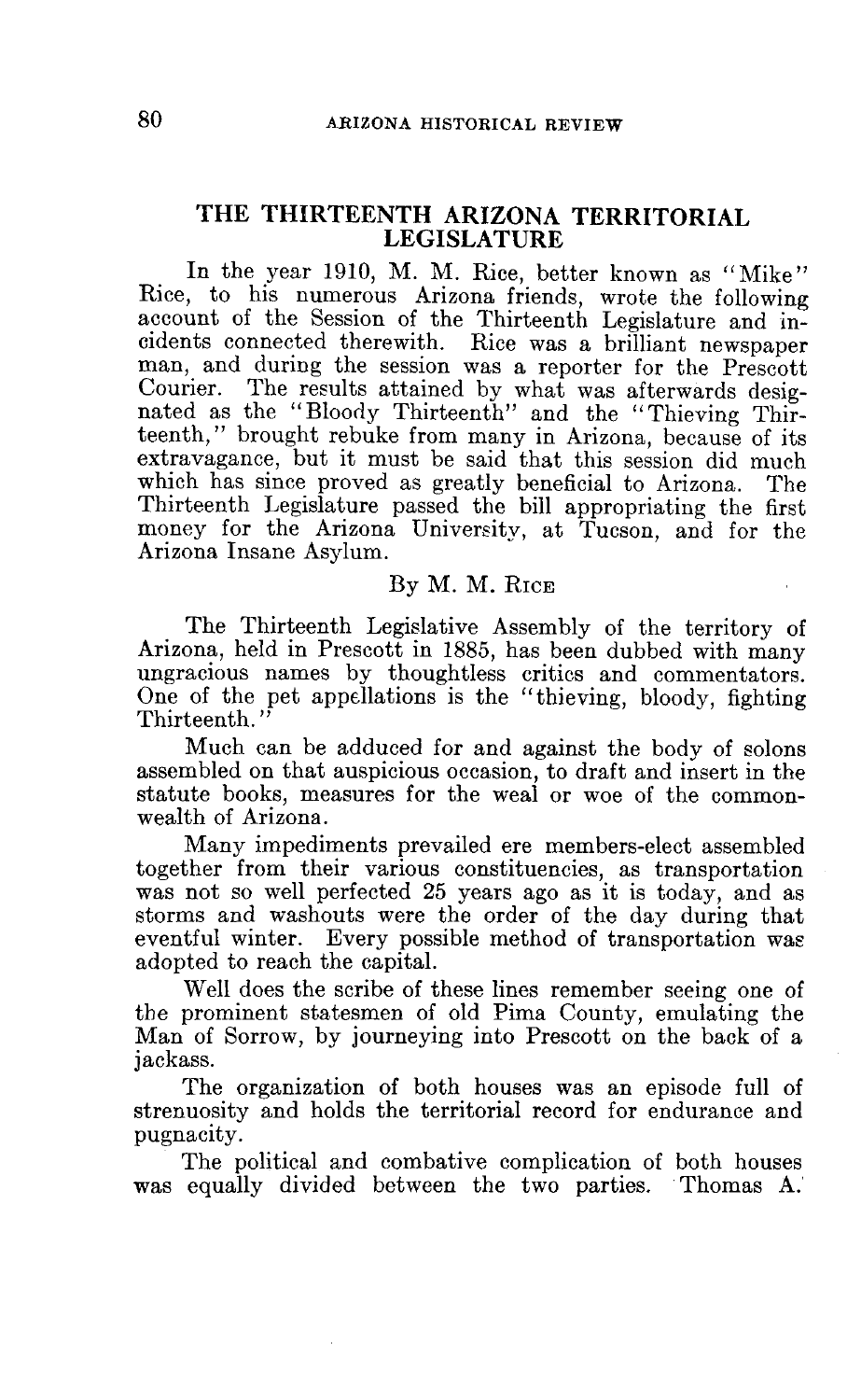Weedin of Pinal County was the caucus nominee of the Democrats for the presidency of the council, and Dr. Frank Ainsworth of Yavapai county the Republican standard-bearer. Colonel John Dorrington of Yuma was temporary president, and on the first ballot of 6 to 6 a battle was precipitated that lasted for six days and away into many of the nights. Once during balloting C. C. Stephens and Bob Leatherwood of Pima were acting as tellers. Leatherwood, in the excitement of his grave responsibility, forgot to cast his vote, and on the result being announced Ainsworth, by all parliamentary rules, was elected president; but the colonel would not permit a mean nor technical advantage, and another ballot was ordered, resulting in the usual Many such instances, serious and humorous, transpired in the council chamber during those six days.

Although the political pot bubbled uncompromisingly, the best of goodfellowship prevailed, and organization was at last accomplished through Weedin's diplomacy in securing the chairmanship of the most important committees, coupled with a fair division of the clerical force, for himself and adherents, by relinquishing claim to presidential honors to the physician of Yavapai. Fay, the editor of the Flagstaff Champion, was elected chief clerk.

The Democrats presented Levi Ruggles, who was elected as an independent (although a dyed-in-the-wool Republican), as their standard-bearer for speaker of the house; the Republicans naming H. G. Rollins of Pima for that honor.

This brought about one of the bitterest contests in the annals of Arizona Legislatures.

#### Bartering Votes

Sam Purdy of Yuma forced the endorsement of Ruggles in the Democratic caucus, and loyally the Democrats supported their nominee through a battle lasting 12 days. If the inside history of this issue were published, many men whose heads were held high, and were esteemed by their fellows, would be branded as traitors, bribe givers and takers. It was Purdy's vote that defeated Ruggles and his perfidy destroyed the use-fulness of a brilliant man during the session. There are many fulness of a brilliant man during the session. men alive today who know what Purdy received for that vote, also that the man giving the bribe was a high carpetbag federal official.

John Marion of the Courier unmercifully flayed the Yuma county member for his dastardly delinquency, and there came near being a serious meeting between the two men, but while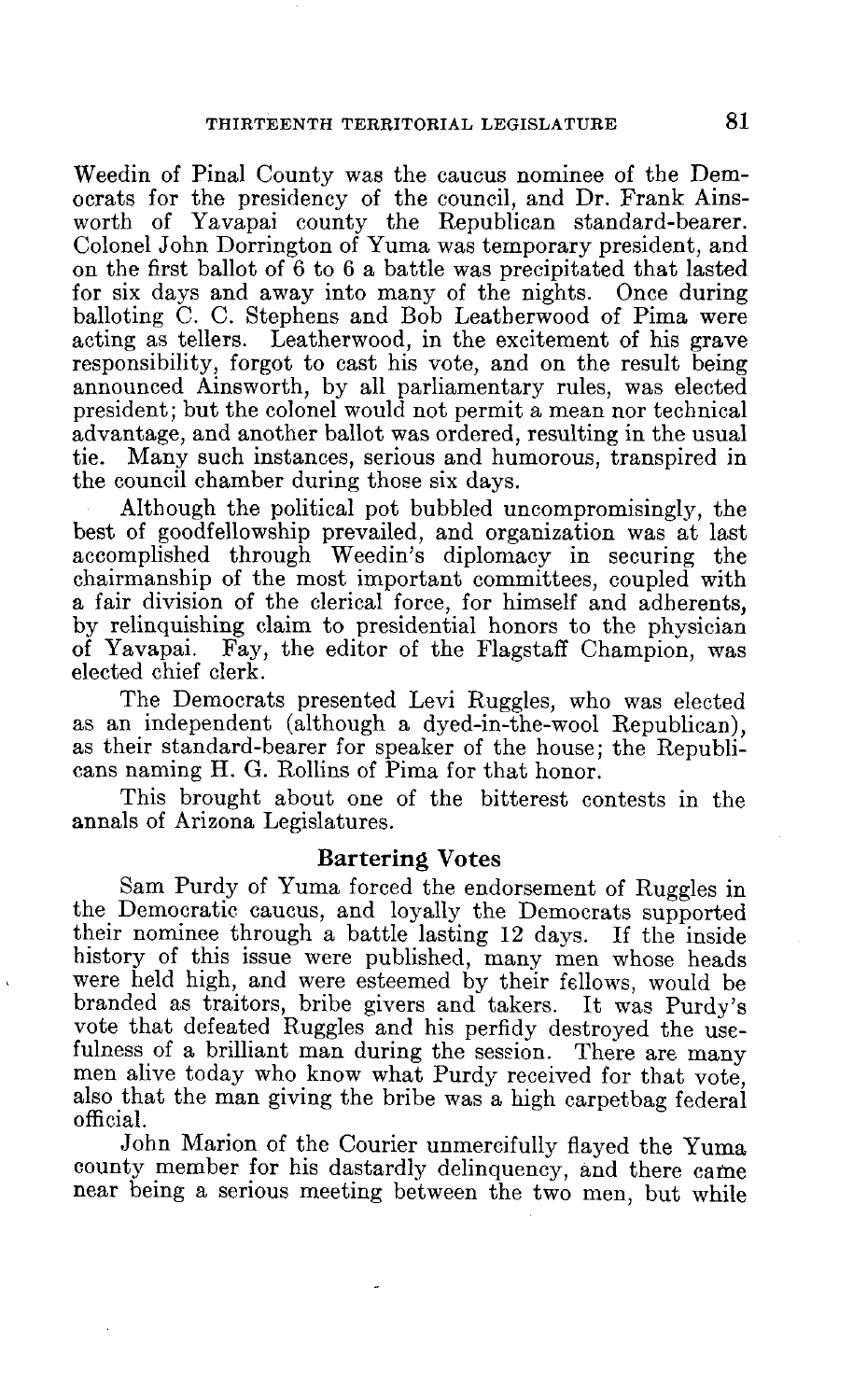Purdy could orate, his early fiasco with Pat Hamilton proved that he could not fight, and he swallowed Marion's invective as he would one of his much-loved cocktails.

Purdy's treachery gave the Republicans full control of the organization by the election of General Rollins as speaker, and to their credit, be it said, they were generous to their opponents by an equal division of the spoils in the appointment of the committees and the clerical force. Morris Goldwater was elected chief clerk; Harry Carpenter, assistent clerk; Charley Shibell, journal clerk, and Salvation Army W. A. Cuddy, sergeantat-arms.

The council conceded nothing in the line of appointments that was not absolutely wrung from them by the persistence of Weedin and his supporters, although they wanted to be reasonable in the allotment of clerk hire.

Both houses were exceedingly liberal as to the number of attaches necessary to transcribe the proceedings, each member having at the ratio of a clerk and a fraction per capita, the roster standing 36 members and 42 clerks. As the members had the undisputed right to choose their personal attendants, some embraced the opportunity of making it a close corporation family affair; one councilman from Pima placed his handsome young wife and his son on the payroll, for which, among other indiscretions, he was afterward publicly rebuked by his constituents and narrowly escaped being mobbed at an indignation meeting called for that purpose at the opera house in Tucson. A few members were shameful in the appointment of unsavory females, who performed no duties other than to cater to their owners and sign the vouchers.

# Epoch in Arizona History

Organization having been at last accomplished, the sagacity of assembled learning settled down to a legislative program that has created an epoch in Arizona's history, never antedated, and impossible of duplication.

There were many measures of merit passed into law by the Thirteenth and some of the most vicious measures imposed upon the people. The famous Mickey Stewart of Flagstaff has to his credit the paternity of some of the shady propositions that marred the records and created many a good old row.

Stewart was a character impossible of conception. He had many admirable qualities that made him a hail fellow in a social way, but was entirely devoid of the attributes that tended to create confidence in any measure he might espouse; his sole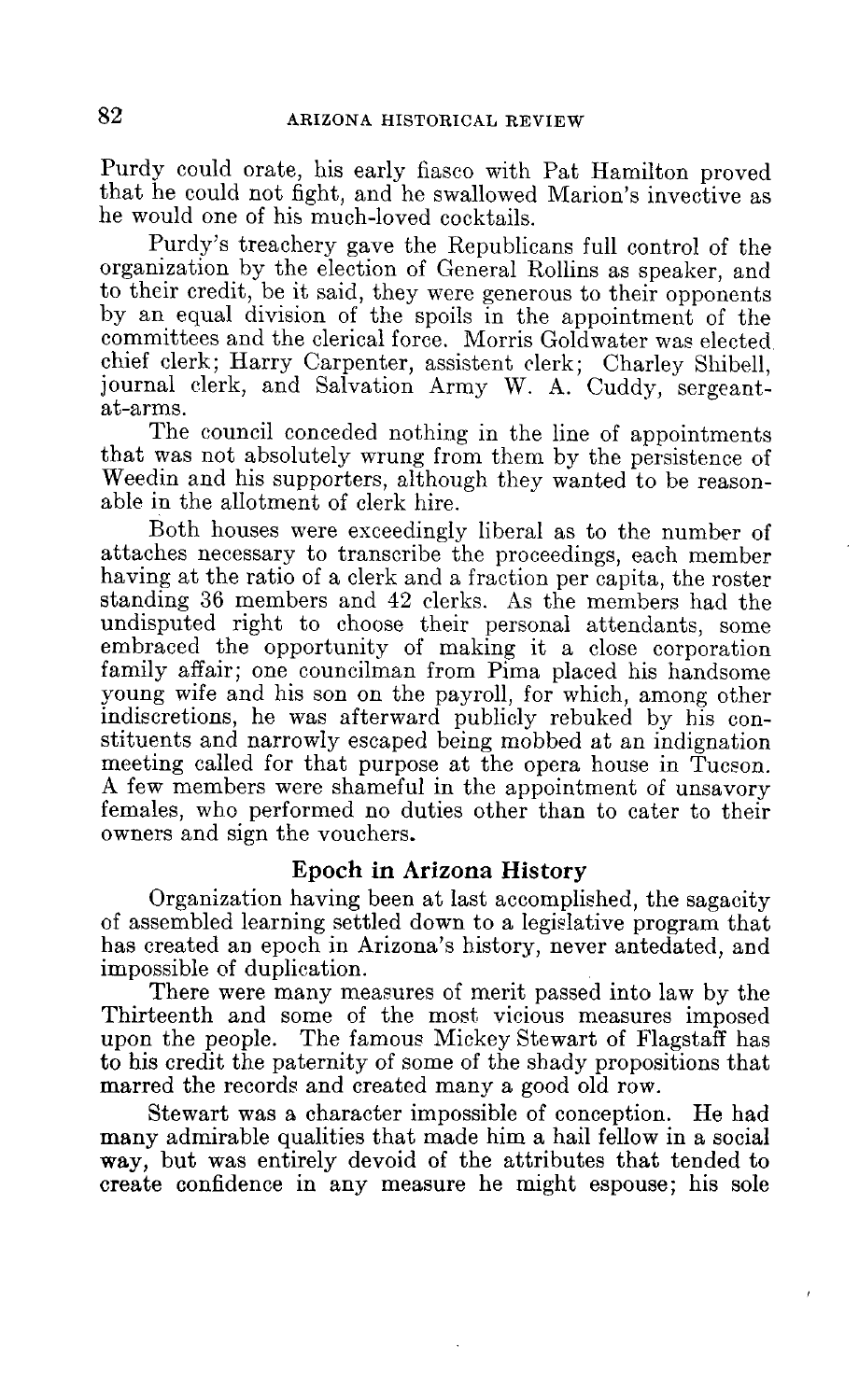desire in legislative life, and as a lobbyist, was the introduction of " coinch" bills, and his palm always itched for the "mazuma" of corporate influences, yet he had the merit of a genuine "standpatter" and would carry his aggression to the extent of physical attack on his opponents.

One case in point that came near ending in a tragedy. He had an issue with Tom Weedin of Pinal county on the floor of the council, in which severe recriminations were bandied. During recess one day, as Mr. Weedin, accompanied by Captain Bridwell, the member from Graham, was turning the corner on Cortez street, Stewart secured possession of a wrench used in a city hydrant, and rushing up behind Weedin attempted to brain him with the three-foot bar. Only Weedin's agility saved him from serious injury or perhaps instant death. Stewart had from serious injury or perhaps instant death. several contests during the session of lesser moment.

Stewart had many friends in the territory, as his later nomination for delegates to congress proved, and he died, as he lived, callous to the opinion of God or man, as his dying remarks to his attending physician—the late Dr. Brennen were ample proof. When he was informed that his demise was only a matter of minutes, he replied: "Well Doctor, if God Almighty had nothing better on hand than trying to make an angel of Mickey Stewart I have no further protest to make," and poor Stewart turned his face to the wall and gave up the ghost.

# Legislator Pugnacious

Captain Bridwell of Graham county was another of the militant members of the council worthy of mention in these memoirs. Without having the traditional "chip on his shoulder," he was ever ready to resent a wrong and thrash an aggressor. He did so on one occasion when a French professor of Clifton cast insinuations on his name and reputation. In Bridwell's cast insinuations on his name and reputation. life in the territory he was known as  $\cdot$ "Beauford," and was a famous Government scout. He had his name changed, as many of the "old-timers" did, by the infamous "divorce legislature." This the Frenchman learned and he cast it up to the Captain in a public resort in Prescott. It was soon that the Frenchman and the floor met, eyeglasses were smashed and "Frenchy" gathered himself together considerably dilapidated, but still in the ring. The denizen of Paree challenged Bridwell to a duel, according to code, the member from Graham accepted the defi, and chose his well known weapon, the Colt. Here the professor flunked. He drew the line at a gun play, but agreed to fight with his favorite "poignard" in French style. As no such weapons were to be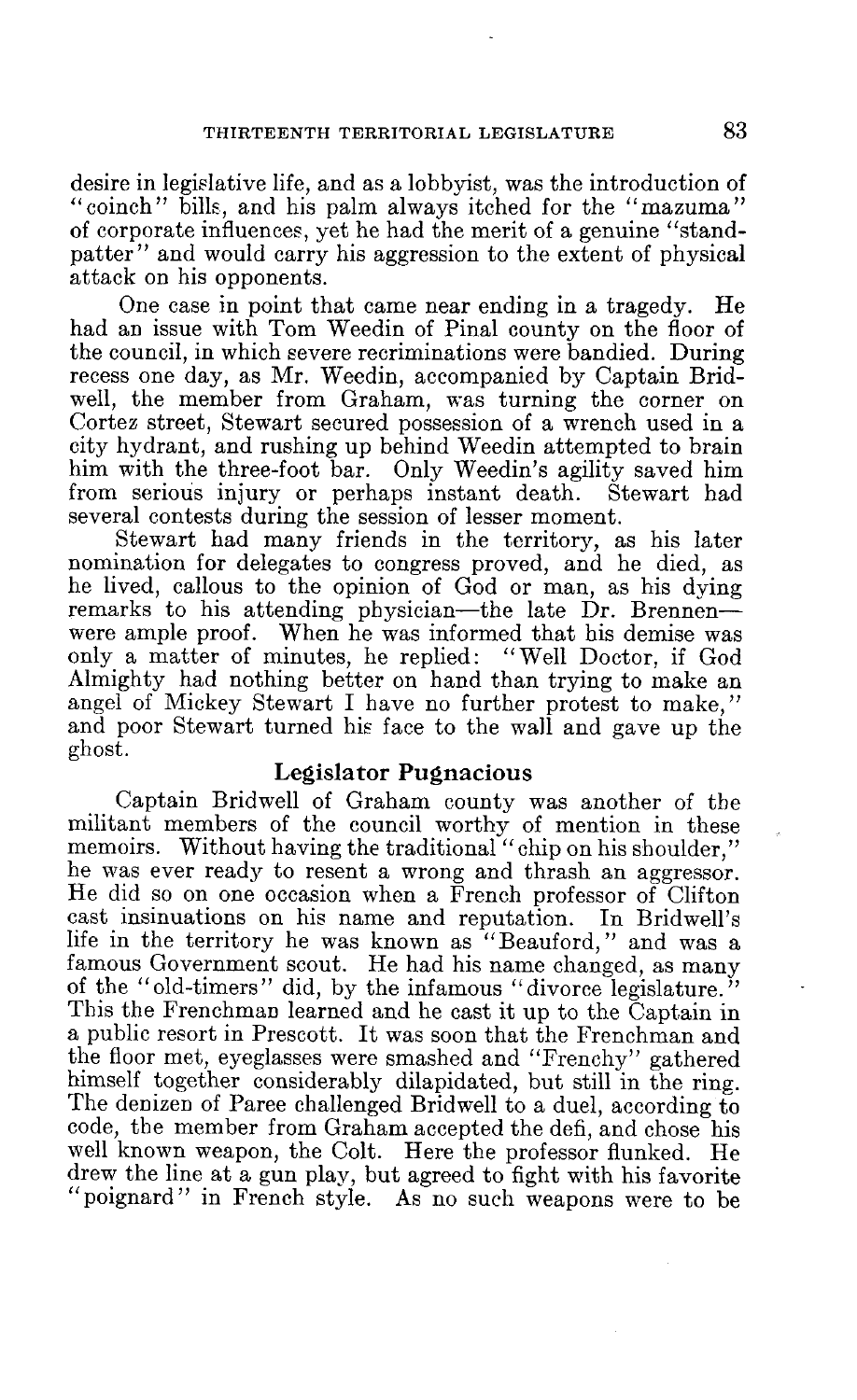had short of his native Paris, friends interfered, the Frenchman's wrath was appeased, and the matter ended by explanation and apologies.

The house had its combative members who exercised their prerogatives in fistic endeavors to a considerable extent. One of the most serious conflicts was that between the Hon. Lafayette Nash, now justice of the peace in Miami, but at that time a representative of Yavapai, and Representative Brown of the same county. The trouble originated over some local measure that the gentlemen disagreed over. The mixup happened on the floor of the house, just as a recess was announced. Who the aggressor was in this affair I cannot recall, but I witnessed the conflict and it looked for a time as if it would result in bloodshed. Speaker Rollins had just proclaimed a recess after a heated debate, and the members were dispersing when loud words rang out through the chamber, and two powerful men were engaged near their desks in a hard fight, both striking and clinching. Cuddy, the sergeant-at-arms deserted his post, and ran down the stairway, leaving the combatants to finish their controversy in one of the most finished battles of the session of battles of fisticuffs and ballots. The speaker tried to restore order and the dignity of his position, but it was useless. Finally some members acted as peacemakers and the gentlemen were separated and expressions of apology smoothed over what for a time appeared a very serious conflict.

# Satire Starts Battle

A near fight occurred between one of the newspaper correspondents from the South and the "Old War Horse of the Huachuchas, " General Wardwell. The cause was a letter to a Tucson paper, satirizing the member for his speech on the Woman's suffrage bill of which he was the advocate and intro-<br>ducer. The lobby was filled on the occasion of this debate, by The lobby was filled on the occasion of this debate, by the ladies of Prescott, and the General was primed for the occasion, being somewhat of a ladies' man. He was, several times called to order in the heat of his advocacy. Sam Purdy was a bitter opponent of the bill and took the floor against its passage. A page was called to the reporter's desk and he was instructed to hand a communication to the member from Yuma as follows:

> Great Genii of Parnassian love Come forth from out your sacred realm, And guide the legislative craft Through breakers that do overwhelm,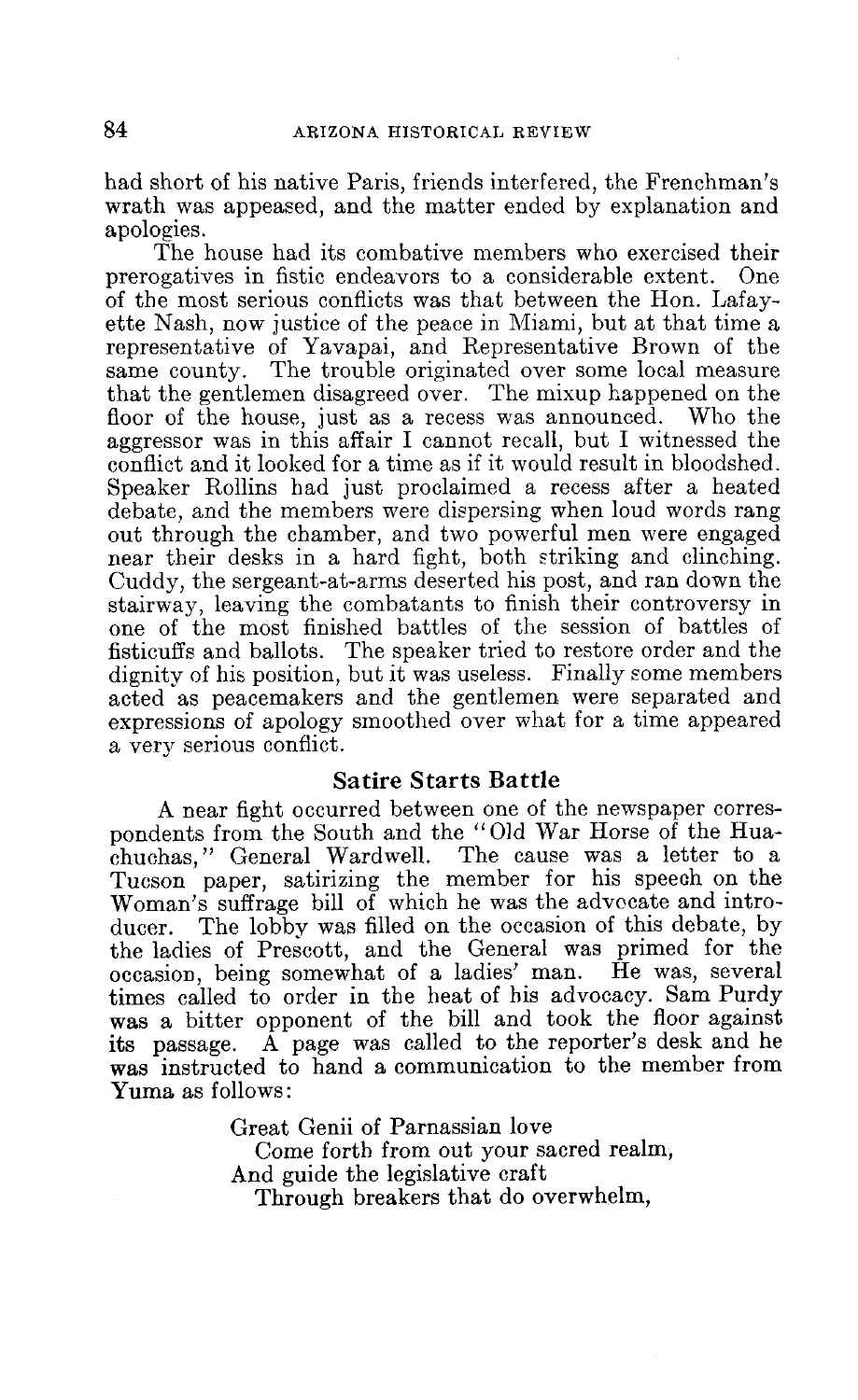Guide her o'er bars and reefs,

To any port, e'en that of Hell, But steer her not along the coast, That's cruised by Mariner Wardwell.

Purdy, after glancing at the note, faced the speaker, and in stentorian tones read the phillippic. Wardwell dropped to his seat nonplussed by the rhyme and its manner of delivery; the effect of his speech was lost on the house and lobby, and, crestfallen, he succumbed to peals of laughter.

The next day the general sought out the author of the rhyme, with a blacksnake whip, even carrying it to the floor of the house, threatening a severe castigation, but in this instance better counsel prevailed, and the dear old general accepted an apology and the matter ended, as was intended, in a mirthful meeting. Of course there were bar-room mixups, engendered by muddlers and men who had axes to grind, but this is a record of the so-called fights that gave rise to the combative reputation of the "Bloody Thirteenth."

#### Laws Enacted

The measures that affected the prosperity of the Territory, and became laws, were many; although at the time of their passage they were severely condemned by the howlers interested in their defeat. Who would say today with any degree of sincerity, that the Territorial University bill; the Normal School bill; the Insane Asylum bill; the Phoenix & Maricopa Railroad bill; and bills improving roads and the building of bridges across turbulent streams; were vicious measures although protest against all measures were numerous at that time?

True, a great debt was heaped up against the people, that at the time seemed short of bankruptcy; but the future proved this legislature gave an impetus to capital, as prior to 1885, very little foreign investment existed in Arizona; every measure passed that session was of some advantage to the people in the end.

Our insane patients were maintained in California at enormous expense in transportation and support. The young men and women of the Territory who desired an education above the A. B. C. standard, were compelled to seek that boon in other subdivisions of the nation; or eke out a semi-scholastic course in unsanitary school rooms presided over by tutors, many of whom were incompetent, and others who had no heart in their work caused by pitiable surroundings of adobe walls and dirt floors.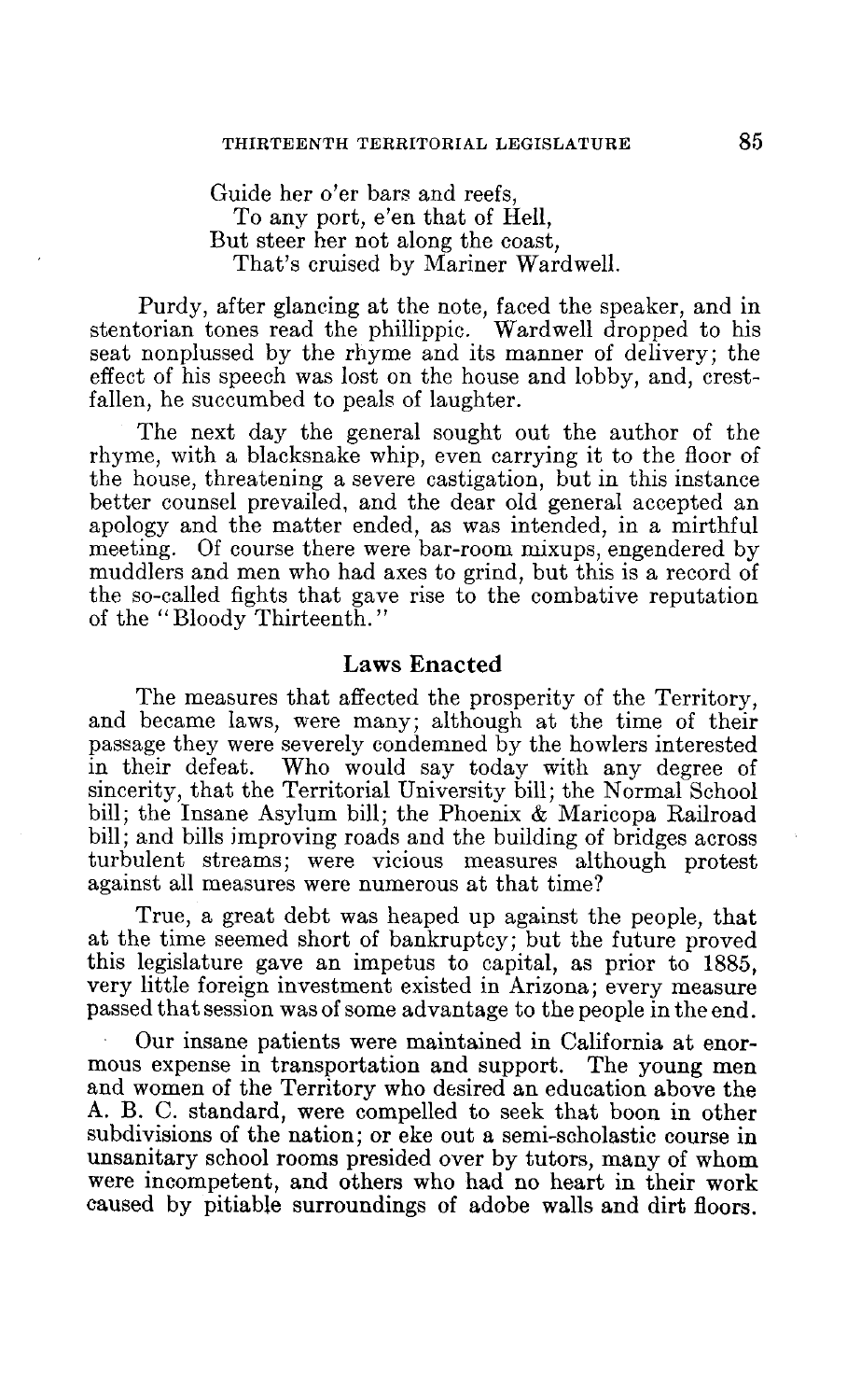Our ranchers, miners and freighters were compelled to cross unfordable streams, and many drowned in bridgeless mountain and valley torrents, and even the princely "Burro-Puncher" was annually obliged to add to his already overloaded "associate" a riata and a mesquite pole to extricate his ship of the desert from mud and mire.

Encouragement was given to the construction of proper methods of transportation by the enactments of this notorious Legislature; the railroad measures were all good; had not grafters and confidence men butted into the same and used the bonds appropriated for their development. The Phoenix and Maricopa Railroad accomplished more towards the development of our greatest valley than all other agencies combined.

The bill creating the Prescott and Seligman Railroad in Yavapai county was a worthy measure, but the people lost all benefits to be derived from that proposition, by later legislation exempting future railroad construction from taxation, giving certain combinations power to utterly destroy this enterprise and obliterate it from the map. The history of this road and its destruction smells in the nostrils of the people of Yavapai to the present day.

#### Shady *Bond* Deals

The Tucson and Globe bonds while conceived in a proper spirit, were manipulated by a band of pirates, who have not been brought to justice to the present time; many of them are past<br>presecution but some still cumber the neighborhood. No prosecution but some still cumber the neighborhood. attempt was made to construct the road according to the terms of its legislative creation, but the people are still paying interest on the bonds.

During the progress of these enactments, the people of Yavapai, Pima, Maricopa and Globe, had their representatives at the capital, and urgently pressed the bills. Committees of the whole, from day to day, heard pleadings and remonstrances, and members were even threatened with bodily injury on their return home if they did not incorporate them into law. I have seen the late governor, F. A. Tritle, appear before both houses sitting in committee of the whole, and with tears in his eyes plead eloquently for the passage of the Prescott and Seligman railroad bond bill.

Colonel A. E. Head, a leading merchant of Prescott, pledged his fortune and business future to the successful construction of this road; Bashford, Goldwater, John G. Campbell, and many other leading men of the city and county not only pleaded for, but demanded the bill. They got it—but, oh, what a sad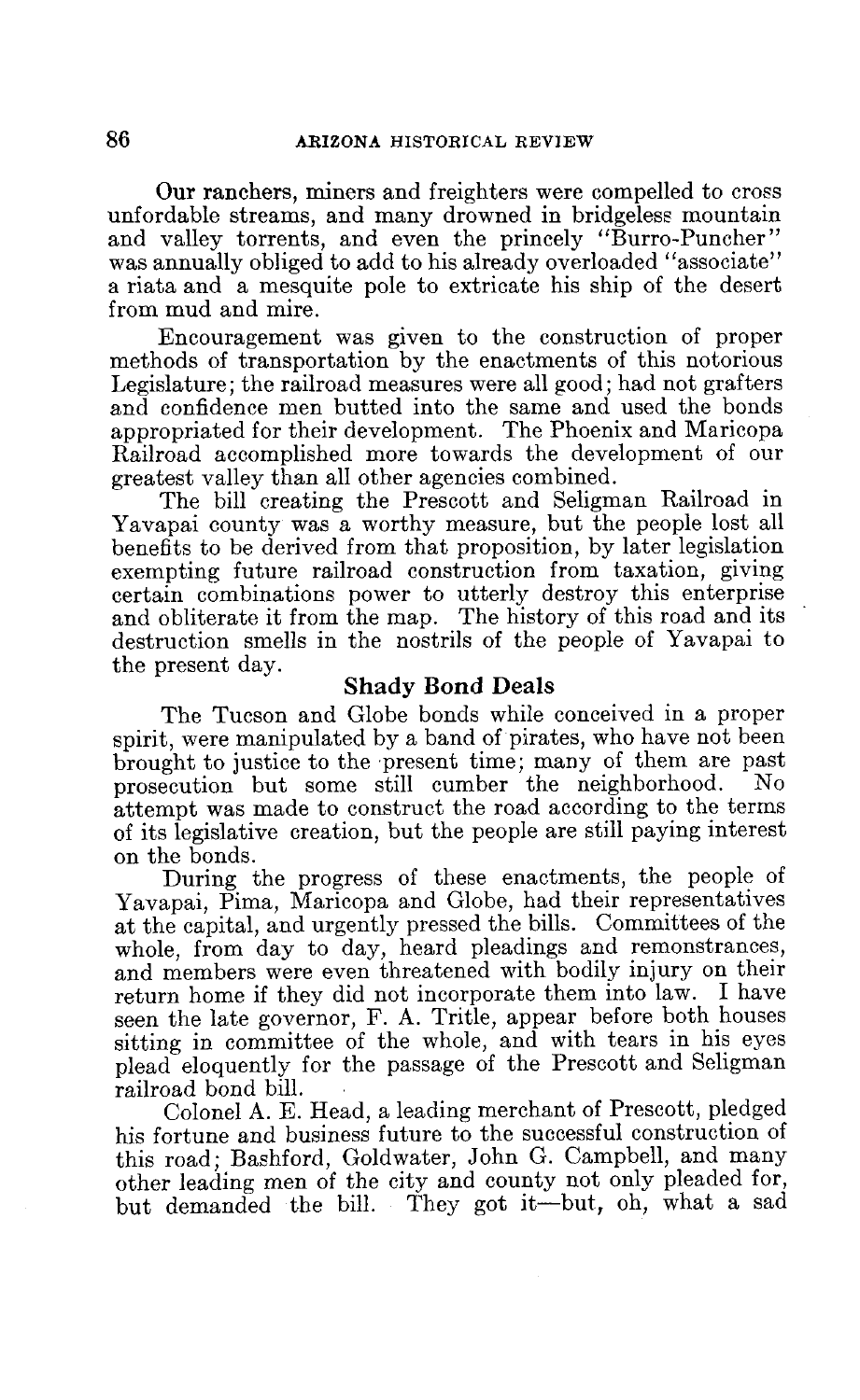awakening! In a few years the property was absolutely destroyed, the ties and rails were removed by Senator W. A. Clark who purchased the material from a bankrupt company, the operating material was sold or consigned to the junk shop. Faro dealers and sure thing men became millionaires, through their original relations with this defunct enterprise, while the sons and daughters of the original founders were peoned for years to pay interest on the bonds.

One of the best measures enacted by the 13th Legislature, was the creation of the office of Commissioner of Immigration, and the installation therein of Patrick Hamilton, one of the ablest writers that the West ever produced. His salary of \$5,000 a year was honestly earned; his compilation of the resources of Arizona was an able work, and has done more to attract the attention of the world to the undeveloped wealth of the Territory than all the literature since produced. It is a classic and ought to be adopted as a textbook and placed on the desk of every pupil in every school in the territory. Hamilton held the office for two years, when it was abolished by the succeeding legislature, who were as radically economical as the 13th appeared extravagant.

# Fourteenth Economical

I will here digress to state that this body of Solons were so honest with the people, that they performed their own clerical work, and in thanks for their assiduous retrenchment and parsimony, they have been dubbed the "Measly, Stingy 14th," so it can be seen that this body of citizens who performed their duty according to their lights, have passed into history "unknown, unhonored and unsung."

The next important measure I recall was the futile attempt to create a new county out of the counties of Cochise and Graham and named by its sponsors, "Sierra Bonita," with Willcox as the seat of government. Captain Bridwell was Councilman from Graham, but resided at Aravaipa, hence his interests were with the new county hence he strongly supported the bill. This left Graham in an unenviable position as the only home votes she possessed, were Jim Sias and Tom Hunter, members of the lower house; but Graham did not despond over votes, as she held up her sleeve the wherewith to acquire them, in the shape of an all powerful "third house," and a corps of lobbyists that had no superior in any legislative body in the history of the territory.

Judge Egan—then and since—the able attorney of the Arizona Copper Company, was assisted in this enterprise by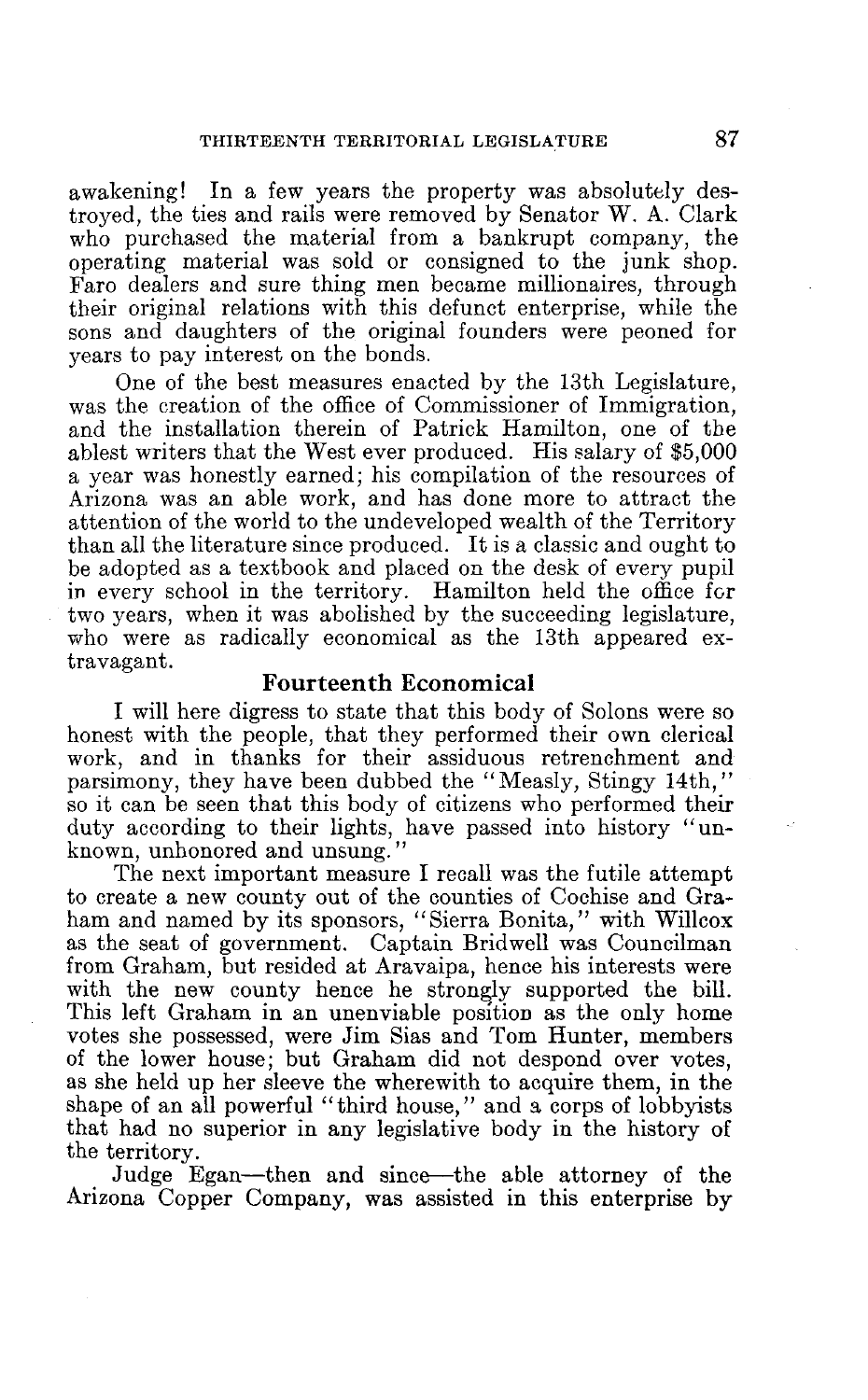Judge T. J. Fitzgerald of Camp Thomas, as suave a gentleman in convincing a "doubting-Thomas," as any man who ever cajoled a dubious legislator with his palm up. Peter J. Bolan, the district attorney of Graham county, "THE MAN WHO WENT TO SCHOOL WID PARNELL," was there, and the French " professor" from Clifton, added to the gaiety of the occasion, by his presence as a master entertainer. Rooms were equipped in elegant style; elaborate spreads occupied the mahogany, and the sideboard was continually adorned by the choicest brands of wet goods and imported Havanas.

The presiding genius at this caravansary of good cheer, was Judge Sias, dubbed by his admirers "Tooth-Pick Jim." The ever smiling countenance of Judge Egan beamed cordially on the guests and the mottoes, "no heeltaps" and "may good digestion wait on appetite, and health on both," were the slogans of the daylight and midnight hours. Banker, beggar, dolt and scribe, were on equal social footing in the enjoyment of the good things of life provided by the founders of this home of mirth.

# "Damn Expenses—We Want Results"

The Cochise delegation opposed to the new county, conjointly called the place their home. Billy Harwood, senator from Cochise, led the southern county van in opposition to "Sarah Bonita" as the approaching infant was facetiously named. Whoever supplied the funds to maintain this resort were not parsimonious, as there was no stint, the chief sentiment expressed was "damn expenses, we want results."

Madison W. Stewart, of Willcox, and Fort Grant, as good a man as ever engraved his name on the roster of Arizona Pioneers or of Territorial progress, with his lieutenants, Bridwell, Percey and Nichols, were leaders in advocacy of the new county. They, with others, also held their levees, though not so ostentatiously as the Graham crowd, nor with such final effectiveness, although parsimony in entertainment could not be accredited to them.

The bill was introduced in the early part of the session in the lower house, and after numerous complications, it finally passed that body by a small majority.

It was in her advent to the Council that the poor babe "Sarah" was denuded of her accouchment vestments. The success in the house allayed any fears that Stewart might entertain as to unreliability of promises—being a man of honor himself he judged others accordingly—the house action in this matter was strictly "on the square" with Stewart. He had ample assurance of a majority of one on final passage in the Council, so the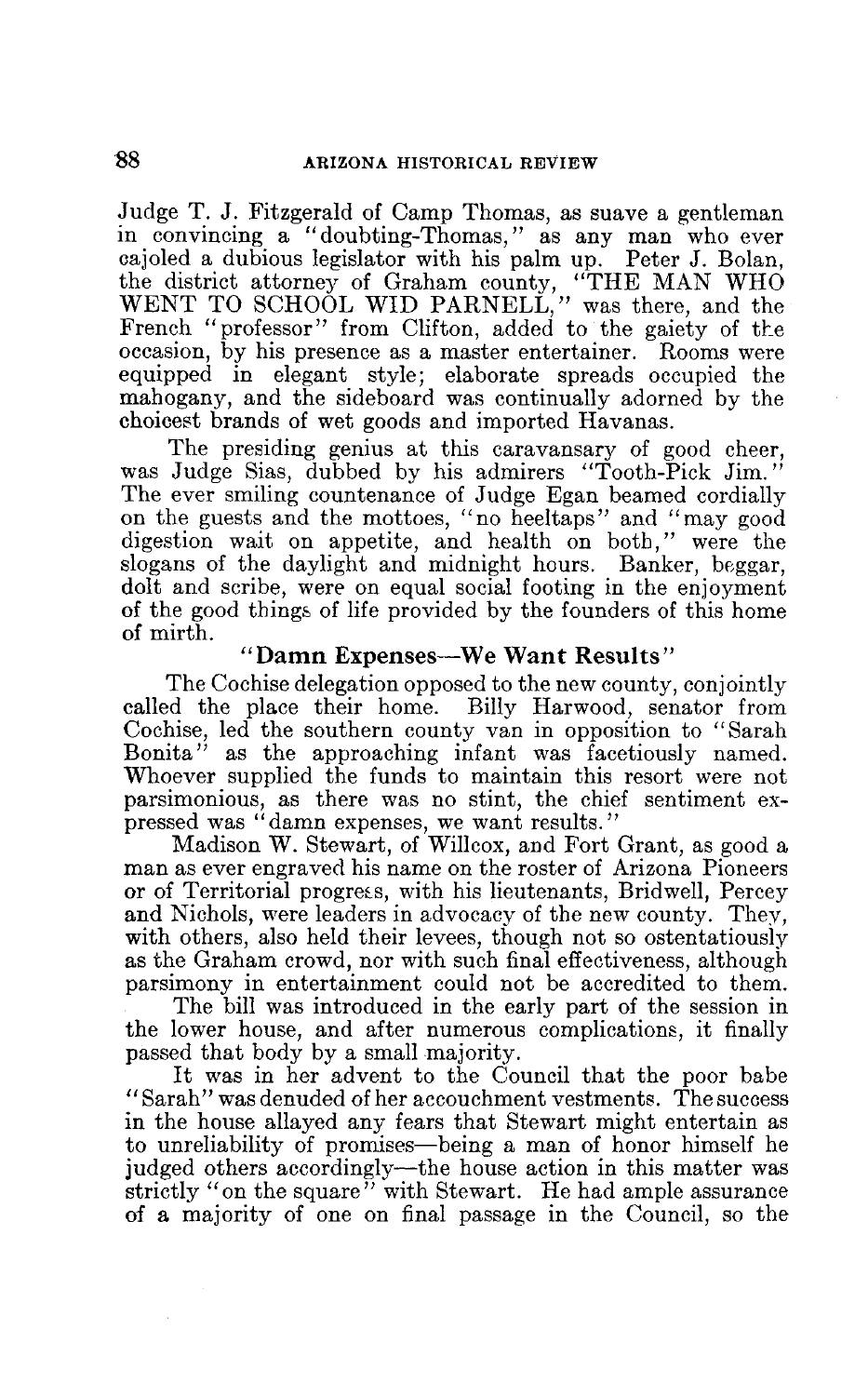enemies of the bill appeared crestfallen, and Stewart's backers equally elated; but the surprise of the session was great, when the Council member whose vote was depended on showed absence on final roll-call and was not to be found by anxious seekers. Thus "Sarah Bonita" was strangled by eleven vigorous men, six voting against and five for the baby county.

# Bucky Won a Watch

"Bucky" O'Neil has been credited with the defeat of the new county bill. It was said that it was "Bucky's" entertaining qualities that led to its defeat, but he always modestly disclaimed any participation in the disappearance of the recreant member. But it is of record that the famous "Rough-Rider" was later presented with a handsome gold watch by the opponents of Sierra Bonita county, Billy Harwood making the presentation speech.

The final measure of moment that engaged the attention of the session was a bill providing for the issuance of further bonds on Maricopa and Yavapai counties, for the purpose of connecting the Seligman & Prescott and the Phoenix & Maricopa lines, from both terminals to the county line. Yavapai was strongly in favor of its consummation, but the people of Maricopa were opposed to incurring a further bonded indebtedness. Ex-District Judge De Forrest Porter was a member of the house from Phoenix. He was plied with lobbying protests from the people of the valley, and telegrams threatening him with dire results, came to his desk in the final days of the session if he permitted the passage of the bill.

As he was personally compromised through other matters in the early legislation, to its support, and he personally desired to see its passage, the protests and threats placed him between the "devil and the deep sea." The friends of the bill held the club of previous promise over his head, while his constituents held the knife of political and social menace at his throat. He presented on that closing night of the session a pitiable spectacle, tears rolled down his cheeks like a whipped baby, he appealed again and again in his masterful periods, to his merciless tormentors, to release him from his promise to vote for the bill, but the Yavapai fellows were obdurate. The third reading and final passage came up about 10 o'clock on the night of adjournment, and the appropriation bill was still to be considered, and there were too many interested in that important document to let any other consideration impede it. There were howls and catcalls for final disposition of the bond bill.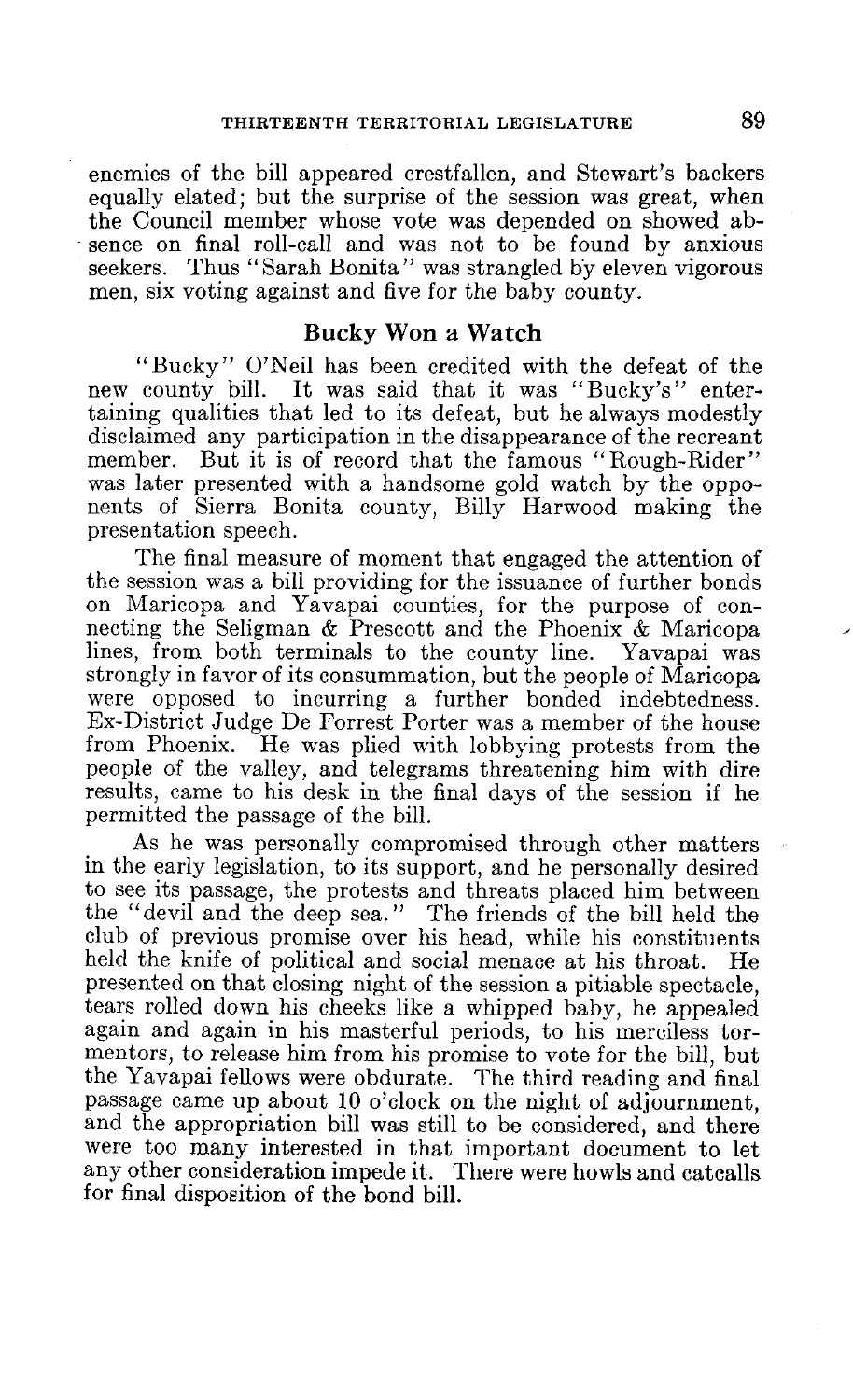# Walks Out with Bill

Porter again and again used his eloquence to stave off the passage, and when completely exhausted he resorted to subterfuge to get possession of the bill; asking as a special privilege, to examine it before final vote, that he thought he detected an error in its final form. The clerk was instructed by the speaker to hand the document to the judge, and as soon as it was placed in his possession he deliberately walked into the lobby, and disappeared as completely as if the earth had opened and swallowed him.

This bold and brazen act aroused the house to a man and pandemonium prevailed. The speaker, shocked by the act. The speaker, shocked by the act, called on the sergeant-at-arms to immediately produce Porter before the bar of the house, and appointed a number of assistants to enforce the mandate of the chair

The history of this search was never written before, by any of the participants, but it is a fact that every resort that Porter was known to frequent and every private residence where he was known to be socially entertained, were diligently explored from cellar to attic—even the private apartments of his sleeping wife were invaded by the sleuths—but to no purpose, except the humililiation of a good woman. When the sergeant at arms reported his failure to locate the judge, the feeling became intense, and by a unanimous vote DeForrest Porter was expelled from the house, this act forever debarring him the right to hold an office of trust or participate in the rights of citizenship.

After cooler thought a few members regretted their haste in the matter of expulsion, as it not only outlawed the distracted man, but it cast an irreparable reproach on his innocent family. The Honorable Selim Franklin of Tucson, in the most eloquent and pathetic speech of the session, succeeded in convincing the members that expulsion was too drastic and by appealing to the most sacred feelings of the body, the degrading resolution was rescinded and Porter was let down with a vote of censure.

# Disappearance Killed Judge

It was afterwards ascertained that the judge was within earshot of the whole proceedings, having, with the assistance of some confederate in his escapade, climbed into the attic of the building where he lay concealed until morning. DeForrest Porter made good to his Phoenix friends, his action killed the bill, but it also killed the judge, as he never appeared the same man again. He lived but a short time after the event recorded.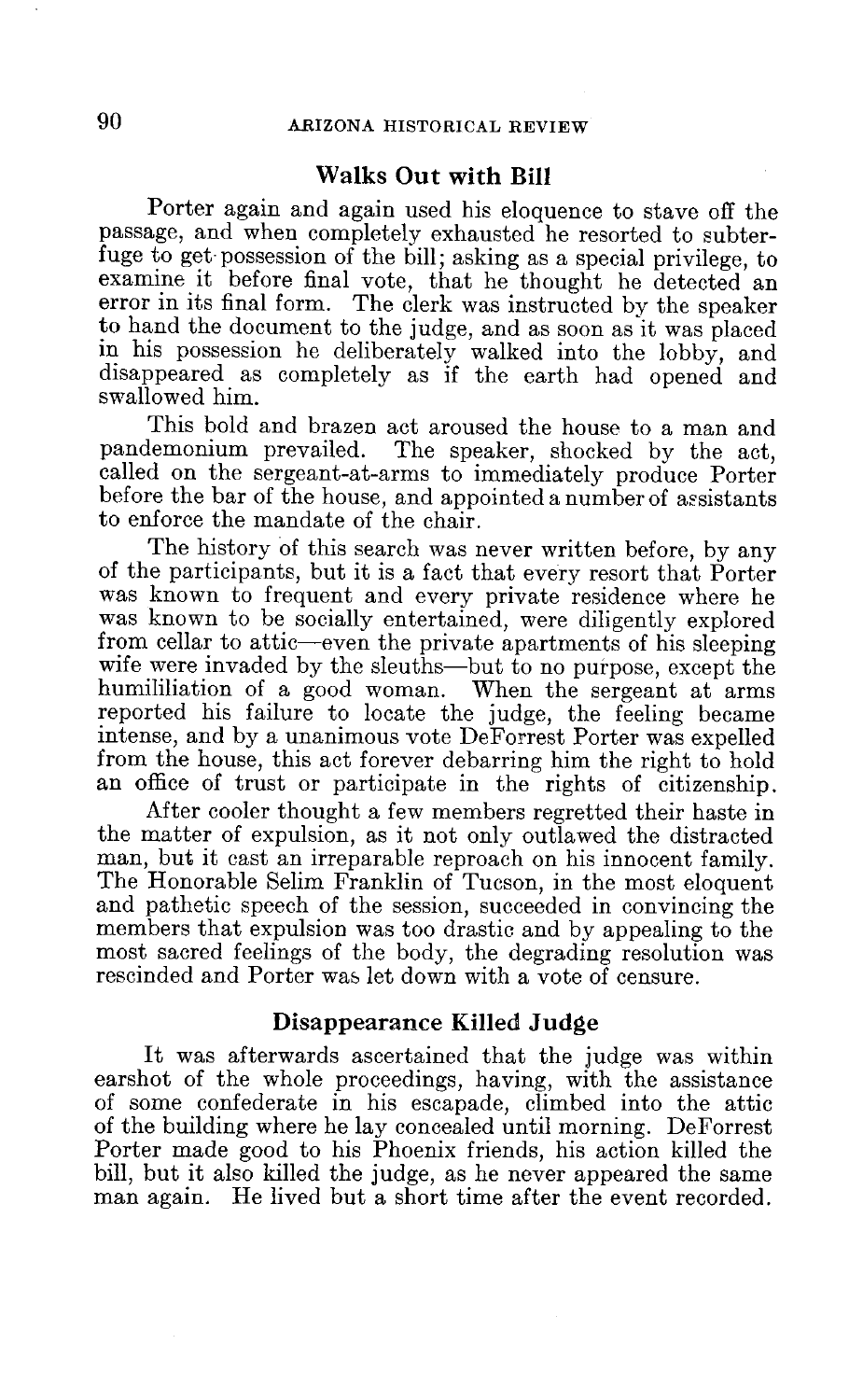Captain Watkins, the one-armed member from Gila county —and the most incorruptible man in that body of men—withdrew from the house with indignation, after making one of the most scathing speeches on the session's delinquency.

The appropriation bill was finally passed, and the sergeant at arms, Cuddy, went rushing through the lobby, exclaiming "The Lord bless the people from the page with his little fist up to the Governor with both hands; we are all up to our shoulders into the sack." The passage of the appropriation bill restored the good humor of the solons and Bob Connell, a member from Yavapai, donated a number of jugs of good old Kentucky bourbon and an abundance of good Havanas, and with Pete Bolan keeping back the hands of the clock, the song and story, expressions of good fellowship, regrets for hard feelings created in the heat of debate, the Thirteenth Legislature adjourned sine die, some members returning to their homes, honored for their records, and others to receive the disapprobation of their former friends and neighbors.

With all their failings the Thirteenth Legislature created more beneficient laws than any of its predecessors or successors.

The Bloody Thirteenth, was born in a turmoil and deep travail, and expired in a halo of glory.

## The Third House

The third house, or lobby, is an institution without authority of law; yet it is one of the appendages of every legislative body in every state and territory of the union, and even to the Congress of the nation. From its first inception to date the greatest reformers and thinkers from sanctum, rostrum and pulpit, have hurled anathemas at its head in futile attempts to eliminate it from the body politic. It is as thoroughly organized, and part of our political system, as the law creating, or any of the established departments of government. It is vicious, inexcusable and intolerable, yet it is tolerated. In its ranks are to be found the In its ranks are to be found the profoundest mind and the most despicable degenerate. It fattens on duplicity and prospers on the cupidity of man. Many states are penalizing the lobby, and Dakota has a clause in its constitution eliminating it from her boundaries.

The Bloody Thirteenth had her third house, but not in the sense to fit the above application. It was a social club and not devoted to the purpose of predatory incursions on the rights of the people.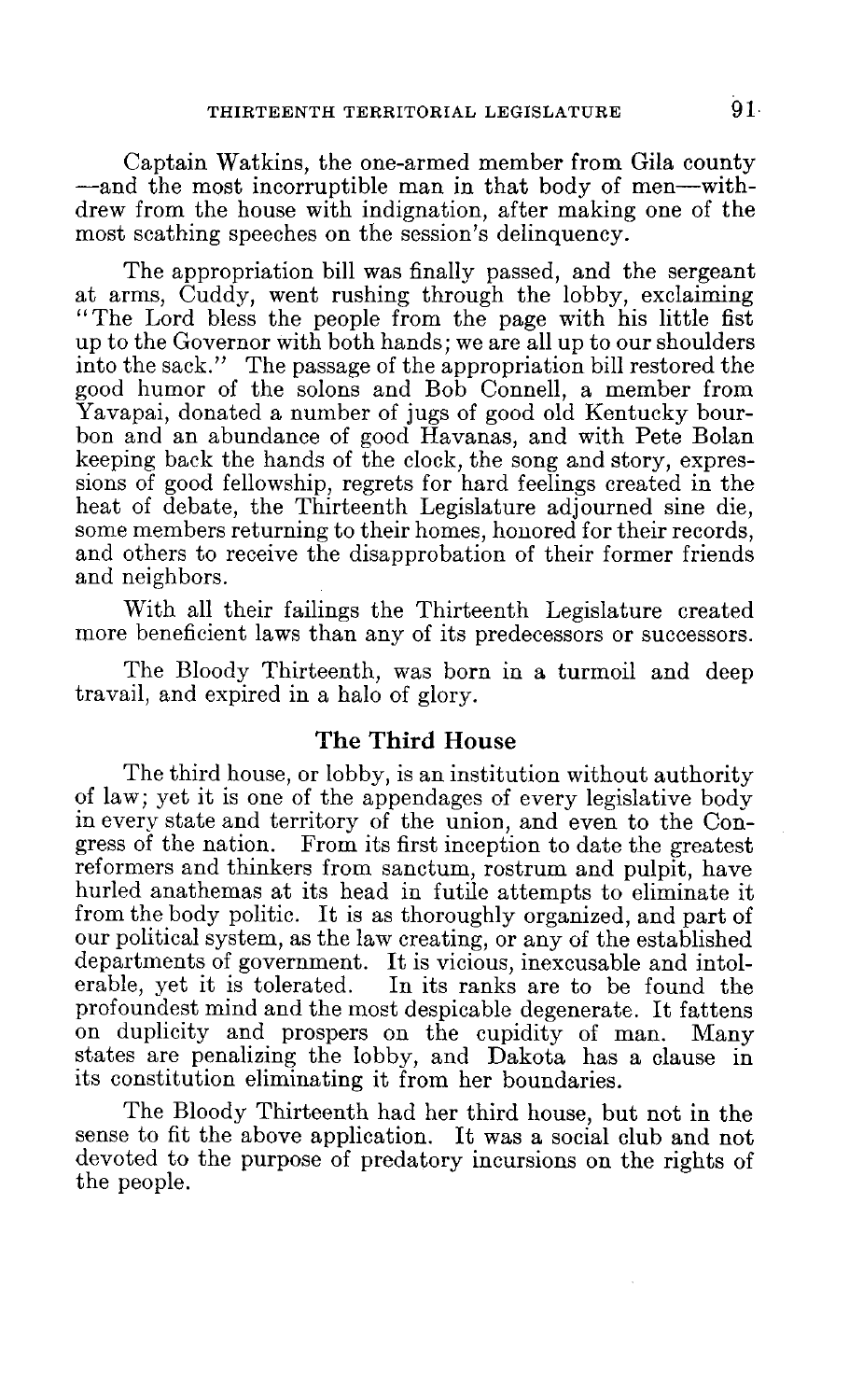Like all organizations instituted for purposes of entertainment and good fellowship, some undesirables crept in and by individual acts tended to discredit the whole. The few survivors can challenge one mean or corrupt act to be truthfully laid at its door.

Its roster contained the names of the most reputable men of the territory, of a quarter century ago. It was accused of being an organized lobby, but was not devoted to that pernicious system in any form. It was known as "The Arizona Press Club."

In anticipation of the convening of the legislature of 1885, the people of Prescott, who are traditionally known for their hospitality, secured the spacious residence of former Governor John C. Fremont, renovated the same and installed every convenience for the comfort of their anticipated guests, with card rooms, chess rooms, and reception rooms, grand piano and other paraphernalia of entertainment. Ex-Chief Justice French was the chairman of the committee having the place in charge.

# Arizona Press Club

It was here that Governor Tritle and wife gave their receptions and levees. It was in this environment that the "Press Club" was organized. The Thirteenth Legislature contained a number of newspaper proprietors and attending it were many correspondents of the coast and territorial press.

The charter members of the club were Pat Hamilton, " Bucky " O'Neil, Thomas F. Weedin, John Marion, John A. Dorrington, Charley Beach, George W. Brown, R. C. Brown, George W. Tinker, Sam Purdy, M. M. Rice, W. T. Burke and W. A. Cuddy. These were the newspaper owners and correspondents at the capital.

The honorary members were: General George Crook, Captain Bourke, Governor F. A. Tritle, Ex-Chief Justice French, Ex-Chief Justice Sumner Howard, John C. Herndon, Chief Justice Wright, Clark Churchill, Frank Hereford, Morris Goldwater, Harry Carpenter, Joe Dauphin, Judge Mark Egan, Ned McGowen, Will Nash and Billy Harwood, and others whose names have passed the writer's memory.

Pat Hamilton was made president, "Bucky" O'Neil secretary and M. M. Rice treasurer. An assessment of \$20 per capita was levied on the charter members to defray incidental expenses and secure quarters for the club, but this was found unnecessary, as the "Press Club" was tendered the use of the citizen's retreat for all social purposes, so it was able to start with \$300 in the treasury.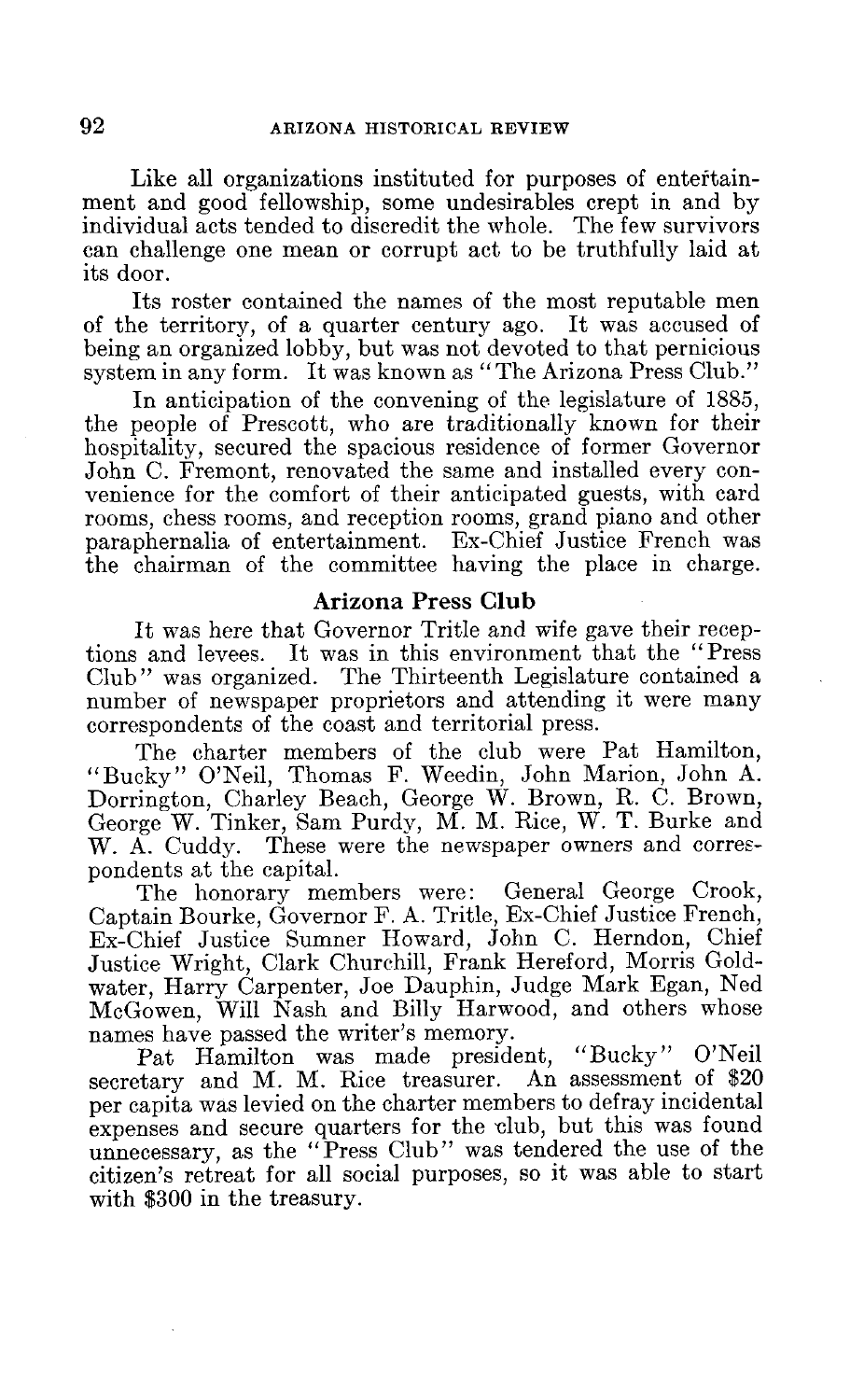Containing as it did many legislators in both houses, it wielded a powerful influence on the proceedings of the law makers, and many vicious enactments were strangled in their conception by the vigilance of its members, and many meritorious ones, that would have gone to destruction, became laws, through its hearty support.

The "Press Club" had its individual failings, in that some of its members would stray from the straight and narrow path of "beastly sobriety," as Purdy coined the quotation, and adorned the surroundings with the Celtic poet's conception of earthly pleasure:

"Fill the bumper fair, Every drop we sprinkle O'er the brow of care Smooths away a wrinkle."

This was the extreme extent of their erring, graciously oned in those strenuous times. Their practice is better pardoned in those strenuous times. illustrated in the club's adopted motto: "As we journey through life, we live by the way;" and many lived up to the motto through life with fidelity.

, The officers of the Post were frequently guests of the club, and also prominent transient visitors to the capital, and here wisdom, wit and nonsense combined with the clink of glasses and wreaths of Havana smoke, whiled away many an evening, while the solons were exhausting their energies in trying to solve the intricacies of fare and freight bills, the regulation of range brands and the legal merits of sheep dip.

Arrange Regal Feast<br>One function for which the club became famous was the banquet tendered the officers at Whipple barracks, the federal and territorial officials and members of the legislature. No such elaborate event was ever pulled off in Arizona before, nor has it been equalled since. The recollection of it still lingers proudly in the memory of its living participants.

The affair was first suggested by "Bucky " O'Neill, and with him suggestion was action. A committee of three, consisting of the president, secretary and treasurer, was appointed on ways and means for its accomplishments.

In those days—as now—newspaper men and scribes were not round shouldered from packing an over-plus of coined metal. and the wherewith gave the committee many nights of deep thought; the number of guests to be entertained and method of entertaining was duly considered, and with less than \$300 in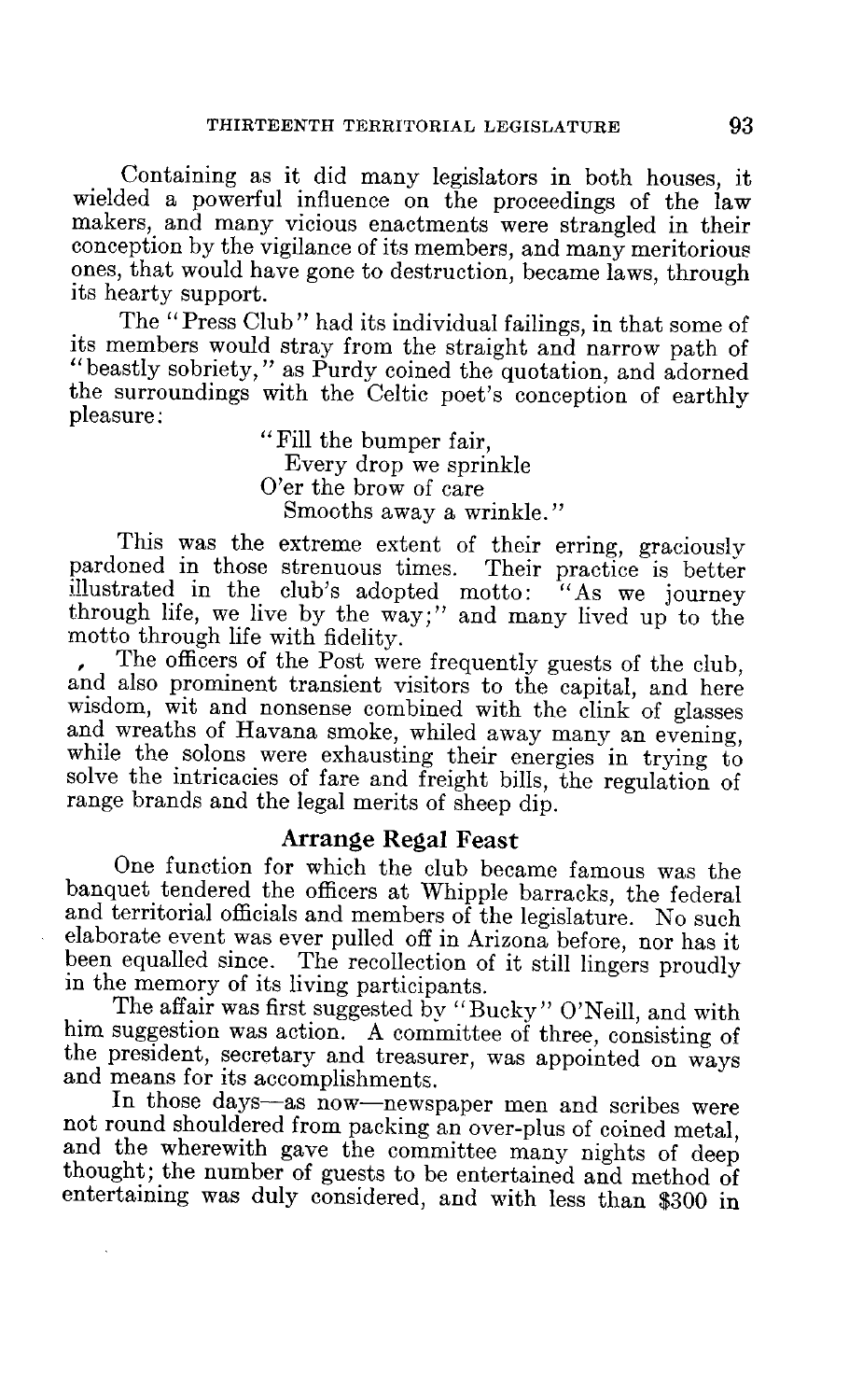the treasury, nothing very elaborate could be accomplished; however, it would be in bad form for a "Press Club" representing the thought, morals, virtues and development of a territory as grand as Arizona, to do anything in a half-hearted manner, or on a cheap and limited basis.

O'Neil stood for a feast that would go down to posterity. "Bucky" never stood for anything by halves, he was never known to split a bet. One hundred people must be seated at that festive board; the other members of the committee, carried away by his enthusiasm, coincided; but how? The thoughtful secretary says: "Let's pass the hat." His excellency the governor was consulted on this momentous question. "Bucky" presented his plan in this inimitable style. In the shape of an engrossed bill from the third house, the executive signed the bill and attached to his signature a \$50 subscription, suggesting further that if O'Neil could tax ex-judge French for a similar amount, he would double the donation. It is hardly necessary to record that the governor was not compelled to double. The to record that the governor was not compelled to double. judge passed us up. M. W. Stewart and Judge Egan contributed handsomely, the legislative members chipped in all the way from \$20 down to two sheep, tendered by Bill Imus, member from Mohave. Bill said he didn't care for swell chuck, but he adored mutton; and, by the way, William was the member who, after a motion was made and seconded, arose to his feet and said: "Mr. Speaker, I third that motion."

Captain Watkins informed the collection committee that he preferred seeing fellows pay for their own board, not from parsimony, for he was a generous man, but he did not like to encourage the solicitation of alms.

A certain railroad attorney who could not use O'Neil in some of his schemes, sarcastically replied when asked for a dole, that he would willingly issue free transportation to the whole club on condition of permanent emigration, but he reconsidered and came forward with a 50 spot; and so it went.

In twenty-four hours the club's treasury was swelled to the sum of \$1,500—remember readers, this was in Prescott. How long would it take to raise that sum for a simple feed in other capital cities? Well, never mind—

## **\$10.25 Per Plate**

The funds secured, the next step was where to find a commodious place to pull off the event. While old Prescott was chuck full of get there and generosity, unlike many of its contemporaries, that was that winter decidedly short on empty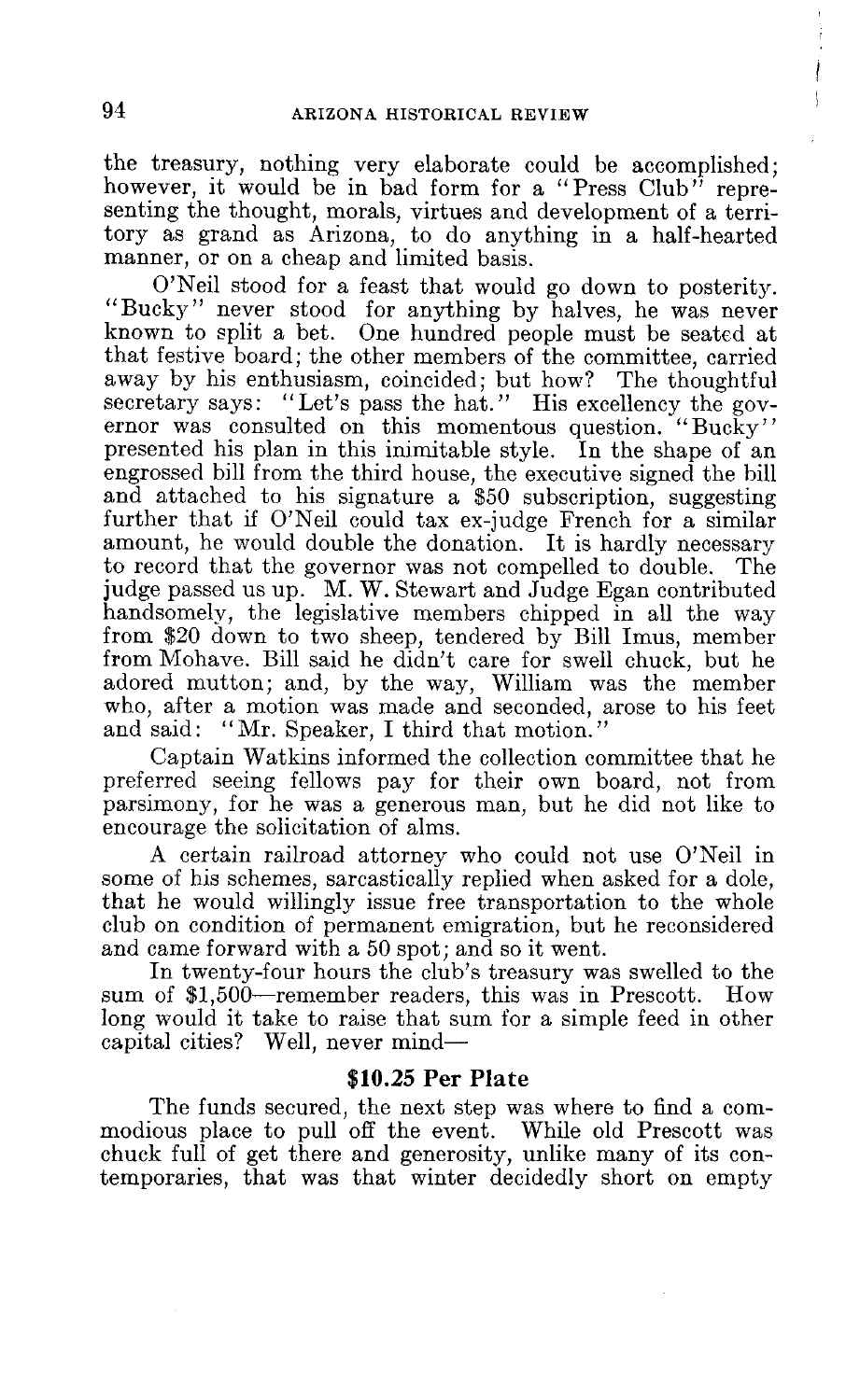spaces. Howey Hall was at last secured and committees appointed to complete the arrangements. Frank Ingoldsby and Joe Dauphin were past masters in the art of decoration, and the result detracted nothing from their reputation. The contract on menu was given Ben Butler-100 plates at \$10.25 per plate. This supper gave Ben his start to his present financial success in Phoenix.

Flowers were imported from California; the liquids were supplied by C. P. Head, and Bob Connell, a member of the lower house, supplied the Havanas. The menu was printed on the government press at the Post through the courtesy of General Crook, "Bucky" O'Neil setting the type, which was sufficient in itself to attest to its style. It was on embossed satin and the specimens are rare today and considered by their possessors valuable souvenirs. The preparations occupied several weeks, every member contributing time and talent to make it a success.

The long expected night at last arrived and who alive today who were present can forget it. The hall was resplendent with decorations appropriate to so august an occasion.

Remember, it was a stag party; but the good ladies of Prescott were not ignored by any means. They were invited to feast their eyes on the brilliancy of the hall and decorations—brilliant for those days of oil lamps and wax candles—ante rooms were supplied with refreshments for their special use, but they deeply regretted that they could not partake in the main event, and-' twere better so.

The hour at last arrived, and what an hour, with the Fort Whipple Military Band discoursing its strains across the plaza, the principal guests of the evening assembled, General Crook and his staff in all the gorgeousness of military apparel, with decorations won on many a hard fought battle field, before the present generation of Arizonians saw light of day and when many of us present gray haired lads were young. Next came the governor and his staff, the federal officers, territorial officials and the members of the legislature—all except Watkins and the man who offered to donate the sheep. The club members were in position to receive their guests. Pat Hamilton occupied the seat of honor and acted as toastmaster. There were just 100 men who occupied a position seated in a hollow square before a well appointed spread as any epicure might desire.

# Feast of Reason—Flow of Soul

The "feast of reason and flow of soul" was prolonged into the "wee sma' hours." General H. G. Rollins, Arizona's classic